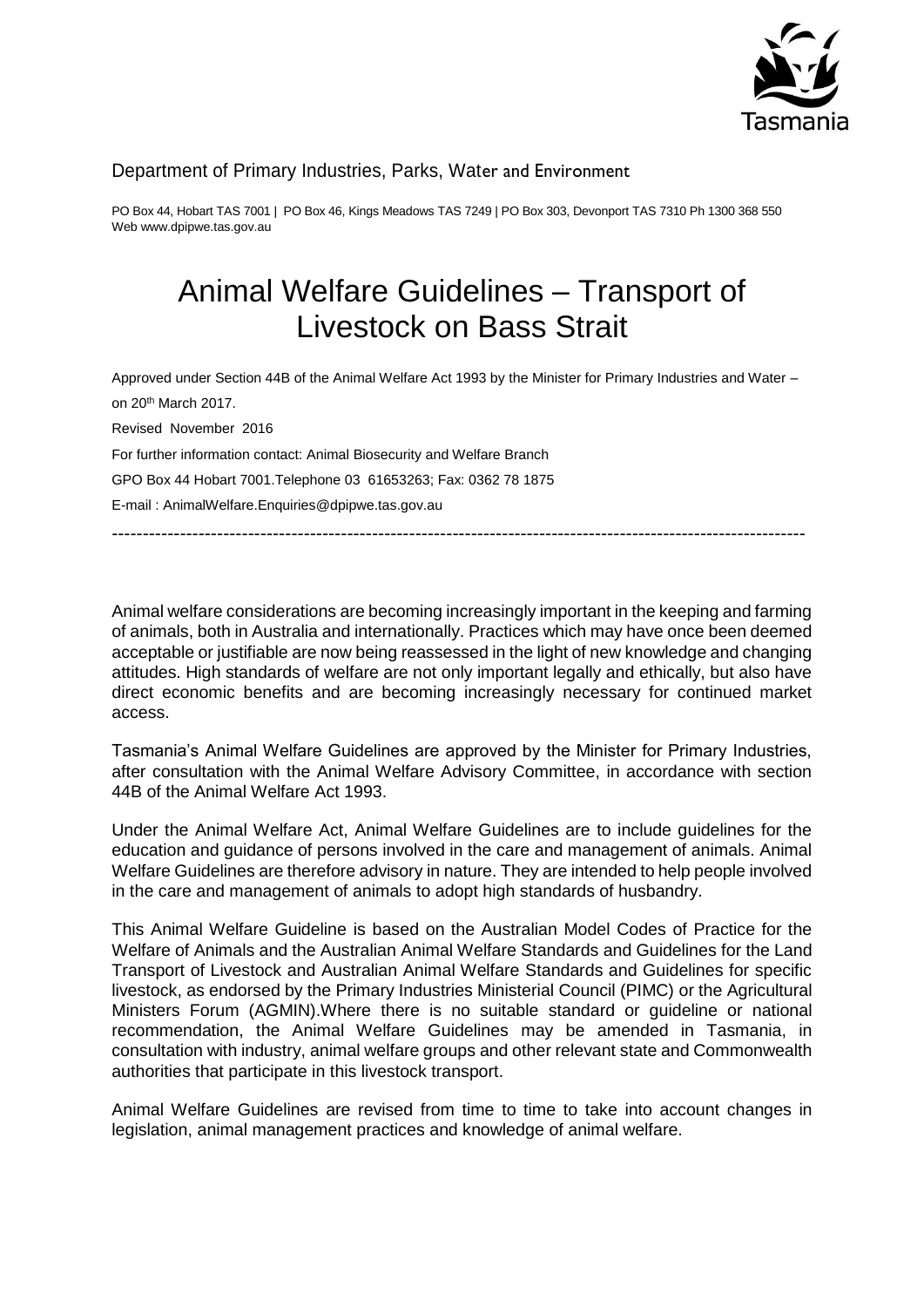**CONTENTS**

| <b>INTRODUCTION</b>                                                | $\mathbf{2}$     |
|--------------------------------------------------------------------|------------------|
| <b>Background</b>                                                  | $\mathbf{2}$     |
| <b>Scope</b>                                                       | $\mathbf{2}$     |
| <b>Purpose</b>                                                     | 3                |
| Principles relating to the transport of livestock                  | 3                |
| <b>1 RESPONSIBILITIES AND PLANNING</b>                             | $\boldsymbol{4}$ |
| <b>2. STOCK HANDLING COMPETENCY</b>                                | 7                |
| <b>3. LIVESTOCK TRANSPORT VESSELS AND FACILITIES FOR LIVESTOCK</b> | 7                |
| <b>4. PRE-TRANSPORT SELECTION OF LIVESTOCK</b>                     | 7                |
| 5 LOADING, TRANSPORTING AND UNLOADING LIVESTOCK                    | 8                |
| <b>6 HUMANE DESTRUCTION</b>                                        | 11               |
| <b>APPENDIX I</b>                                                  | 12               |
| <b>GUIDELINES FOR SPACE ALLOWANCES</b>                             | 12               |
| Cattle<br>1.                                                       | 12               |
| 2.<br>Sheep                                                        | 12               |
| 3.<br>Pigs<br>Horses<br>4.                                         | 13<br>13         |
| <b>APPENDIX II</b>                                                 |                  |
| <b>SPECIAL REQUIREMENTS OF STOCK</b>                               | 14               |
| Cattle<br>1.                                                       | 14               |
| 2.<br>Horses                                                       | 14               |
| 3.<br>Goats                                                        | 15               |
| 4.<br>Pigs<br>5.<br>Sheep                                          | 15<br>15         |
| <b>APPENDIX III</b>                                                | 16               |
| ANIMAL WELFARE DECLARATION TO ACCOMPANY LIVESTOCK SHIPPED ON BASS  |                  |
| STRAIT, INCLUDING WITHIN TASMANIAN WATERS V5 November 16           | 16               |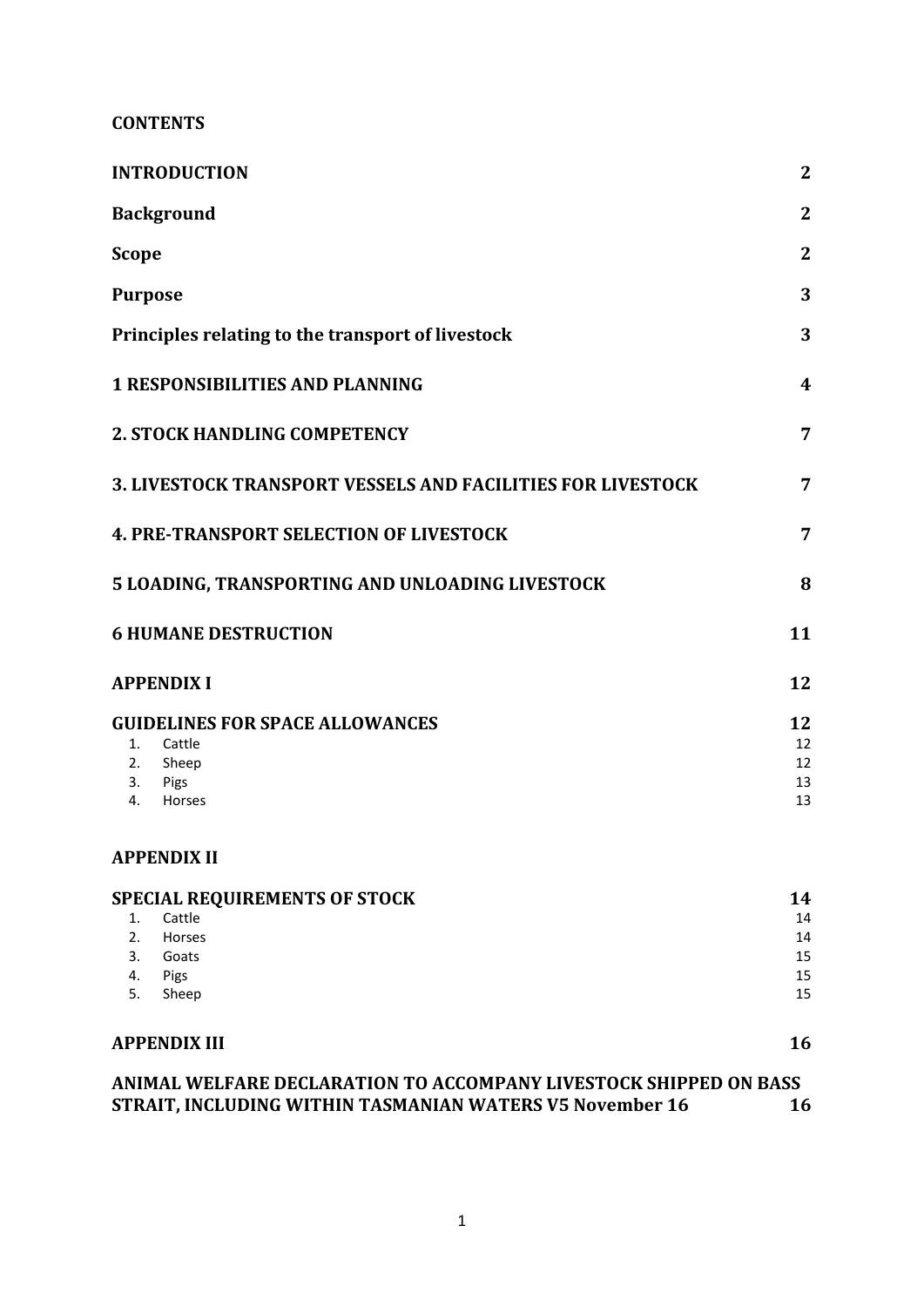# <span id="page-2-0"></span>**INTRODUCTION**

## <span id="page-2-1"></span>**Background**

These Guidelines replace the *Animal Welfare Guidelines – Transport of Livestock across Bass Strait* (the 'Bass Strait Guidelines') version revised in July 2011. The Bass Strait Guidelines were developed and approved as a guide to all shipping of livestock on Bass Strait.

With the development and adoption of the *Australian Animal Welfare Standards and Guidelines – Land Transport of Livestock,* the transport of livestock in transport vehicles or containers loaded aboard a vessel became subject to mandatory standards which are prescribed in the *Animal Welfare Act (Land Transport of Livestock) Regulations 2013.* 

Aspects of the July 2011 version of the Guidelines regulated by the *Animal Welfare Act (Land Transport of Livestock) Regulations 2013* in relation to the transport of livestock on Bass Strait in road vehicles or containers loaded onto a vessel have been deleted from the Guidelines to prevent duplication.

However, there are still some aspects of transporting livestock in road vehicles or containers loaded onto a vessel that are not covered by the *Animal Welfare Act (Land Transport of Livestock) Regulations 2013* that are retained in these Guidelines.

These guidelines have been reviewed and updated to ensure that, where appropriate, there is consistency between all Tasmanian welfare guidelines applying to the shipping of livestock.

## <span id="page-2-2"></span>**Scope**

 $\overline{\phantom{a}}$ 

These Guidelines apply to aspects of the transport of livestock by sea in Tasmanian waters that are not subject to the *Animal Welfare (Land Transport of Livestock) Regulations 2013.<sup>1</sup>* The scope of these Guidelines includes shipping livestock on Bass Strait between mainland Australia and mainland Tasmania, between the Bass Strait Islands, and between these islands and mainland Tasmanian /mainland Australia. These guidelines could be adopted by other jurisdictions.

The Bass Strait crossing comprises one leg of what must be regarded as a long road journey from property of origin to final destination. Part, if not all, of the journey will fall within the scope of the *Australian Animal Welfare Standards and Guidelines – Land Transport of Livestock* (the 'Land Transport Standards and Guidelines'). Where certain standards or guidelines detailed in the Land Transport Standards and Guidelines' apply to livestock transported in deck pens, this will be specified in these guidelines.

There are also requirements for the shipping of livestock prescribed in Marine Order Part 43 under the *Navigation Act 2012* (Commonwealth). While Marine Order 43 normally applies only to Regulated Australian vessels, the Certificate of Operation of Domestic Commercial Vessels may call up Marine Order 43. Most Bass Strait voyages carrying livestock are regarded as a short sea voyage (under 24 hours) for the purposes of Marine Order 43.

<sup>1</sup> The application of the *Animal Welfare (Land Transport of Livestock) Regulations 2013* is set out in regulation 4 of those Regulations.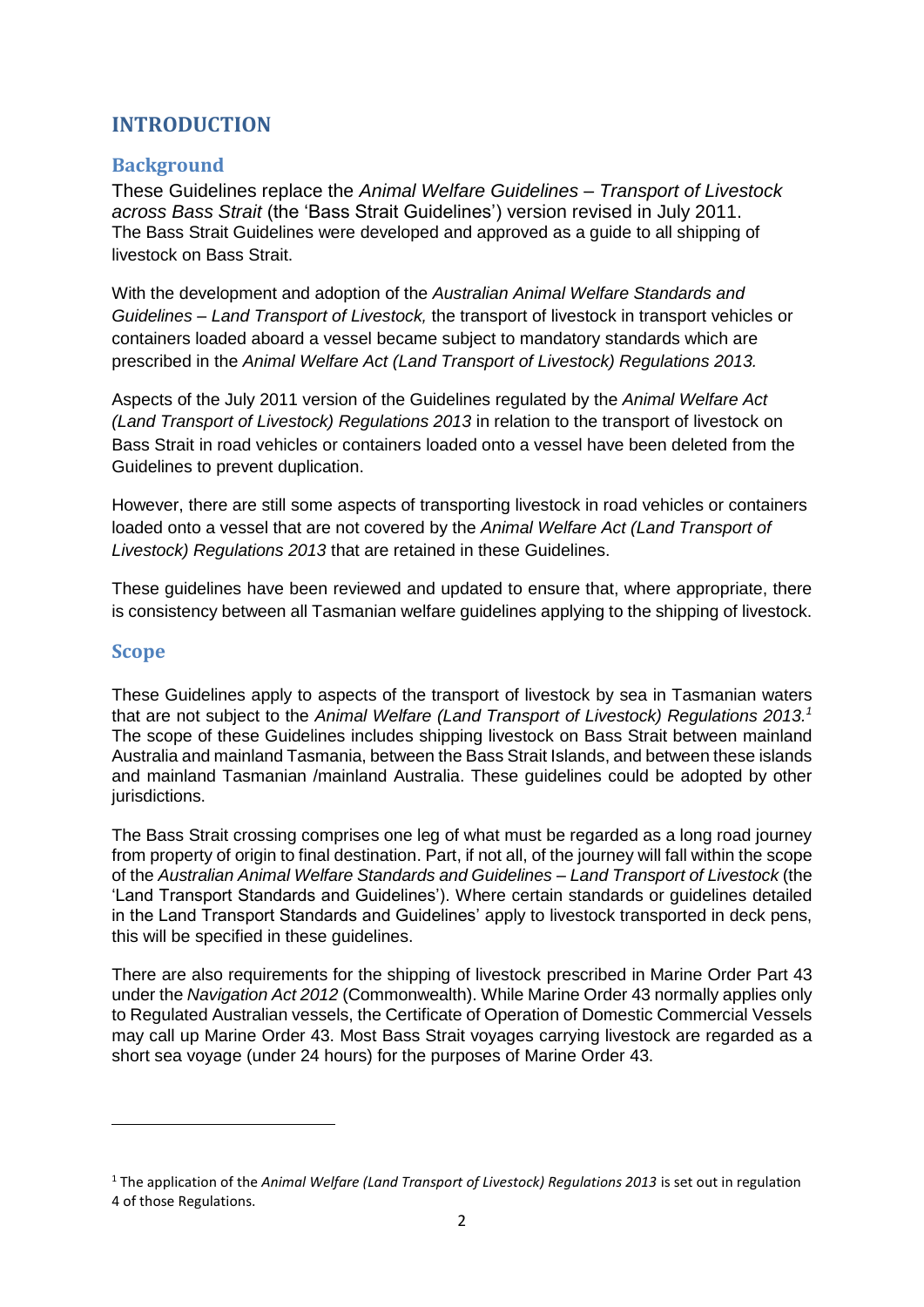# <span id="page-3-0"></span>**Purpose**

The purpose of this document is to provide guidance to persons responsible for the care and management of livestock during transport in Tasmanian waters that are not covered by the *Animal Welfare (Land Transport of Livestock) Regulations 2013.* Other jurisdictions may adopt these guidelines.

They supplement, and should be used in conjunction with, the *Australian Animal Welfare Standards and Guidelines – Land Transport of Livestock* to ensure that risks to animal welfare are minimised for the entire journey that is undertaken.

## <span id="page-3-1"></span>**Principles relating to the transport of livestock**

Transport can be stressful to livestock; it is therefore essential that effective management practices are in place to minimise any risks to livestock welfare.

Livestock can be transported more effectively and with a lower risk to livestock welfare if:

- the preparation of livestock before transport is adequate for the intended journey
- competent selection of livestock is done before loading to ensure the livestock are fit for the intended journey
- livestock are handled correctly at all times using well-designed and maintained facilities
- livestock are managed and handled by competent livestock handlers
- road and shipping transport facilities and vehicles are designed and maintained for safe transport of livestock
- the journey is planned to ensure prompt delivery of livestock, and undertaken to ensure appropriate timing of arrival with contingency plans for situations that may affect the welfare of the livestock
- consideration is given to feed and water requirements, provision of adequate shelter from weather and seas, and protection from, and treatment of, injury and disease.

The risk of adverse livestock welfare outcomes is related to:

- competency of personnel involved in any phase of livestock transport
- selection and preparation of the livestock for the journey
- journey duration
- food and water deprivation time
- feed, rest and time off water, before transport and at unloading
- species and class of the livestock being transported
- road, terrain and sea conditions encountered during the journey and management of the livestock in these conditions
- weather conditions and measures taken to ameliorate adverse effects
- vehicle, vessel and facility design and maintenance
- space allowance during transport
- ability to observe the livestock en route and take action to remedy any problems that do occur.

These risk factors can be cumulative and they apply across all stages of the land and sea transport, from assembly before the journey to unloading at the destination.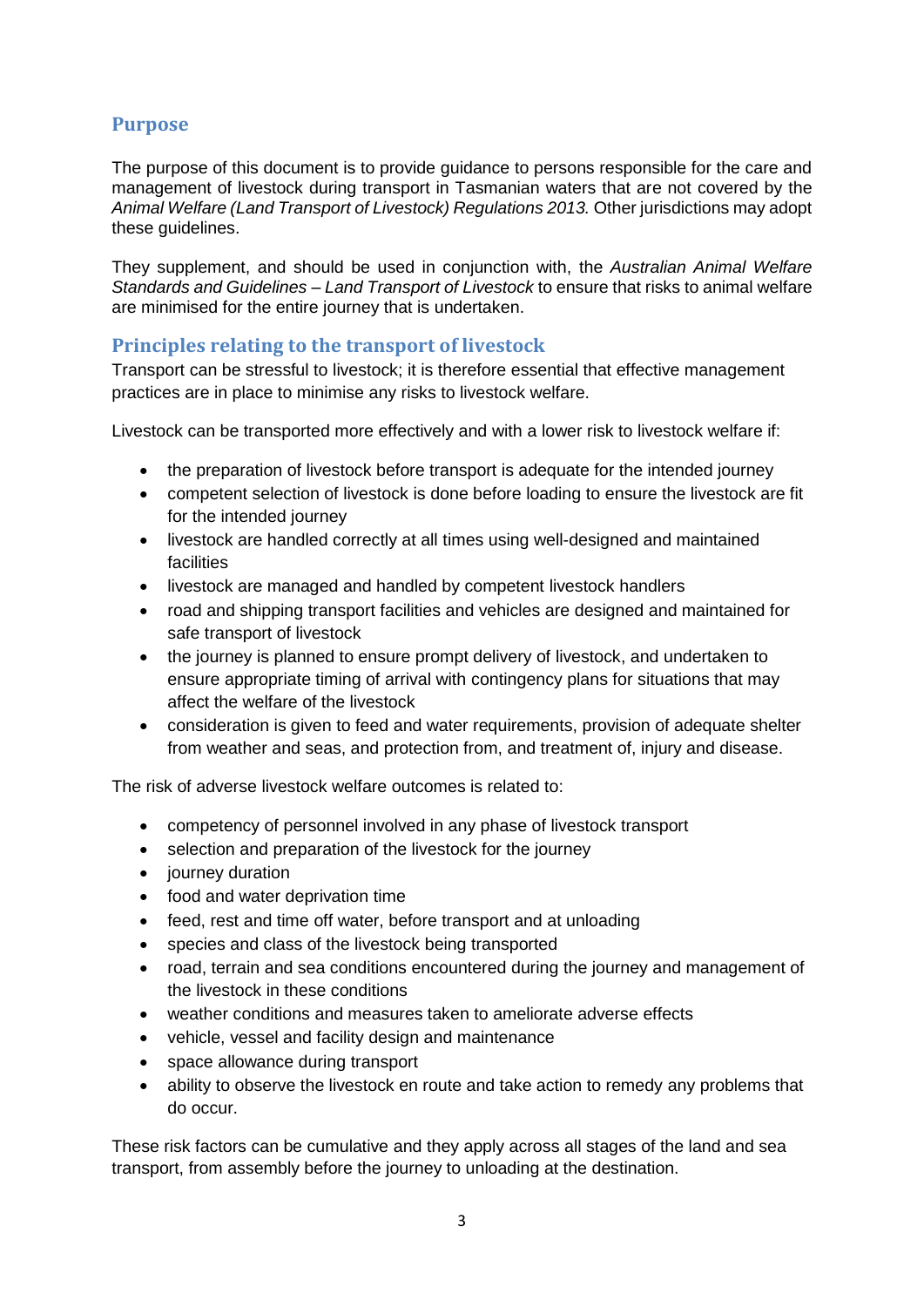The Bass Strait crossing comprises one leg of what must be regarded as a long road journey from property of origin to final destination. From an animal welfare perspective, the transport of livestock is a process that begins before the physical journey by road and sea, and only ends some time after the journey is complete.

# <span id="page-4-0"></span>**1 RESPONSIBILITIES AND PLANNING**

- G1.1 Planning should be in accordance with the standards and guidelines in Part I of the *Australian Animal Welfare Standards and Guidelines – Land Transport of Livestock.*
- G1.2 Responsibilities for livestock welfare in the transport process is as set out in the applicable provisions of Part A-1 of *Australian Animal Welfare Standards and Guidelines – Land Transport of Livestock.*
- G1.3 When planning the journey, the Bass Strait crossing should not be seen in isolation. The total journey time commences when the loading of livestock commences on the property of origin and ends when unloading of livestock is completed at the final destination.
- G1.4 Persons responsible for planning a journey that includes transporting livestock on Bass Strait should allow for a total journey time which may exceed 30 hours, including a 12 to 16 hour sea voyage in often unpredictable waters.
- G1.5 Planning should include contingency arrangements for the care of livestock if sailing is postponed. These arrangements should include compliance with the applicable guidelines in Part I of the *Australian Animal Welfare Standards and Guidelines – Land Transport of Livestock.*
- G1.6 Persons organising the transport of animals interstate should contact the Department of Primary Industries, Parks, Water and Environment well in advance of transportation to ascertain any requirements for health certification and welfare of the animals. This will ensure that approvals and documentation are completed before the planned commencement of the journey, thereby minimising delays which may affect the well-being of the animals.
- G1.7 When custody of livestock is transferred from a person to another throughout the transport process:
	- the person who accepts the livestock into their care and charge accepts responsibility for the welfare of the animals including responsibility for ensuring that they are fit for the intended journey; and
	- the person from whom the livestock are accepted is responsible for notifying the person accepting care or charge of any issue that may affect the welfare of the animals during transport, including when they last had access to water, feed or were given a spell.

#### **Owner**

G1.8 The owners or owners' representative is responsible for the preparation and selection of animals that are fit to undertake the entire journey.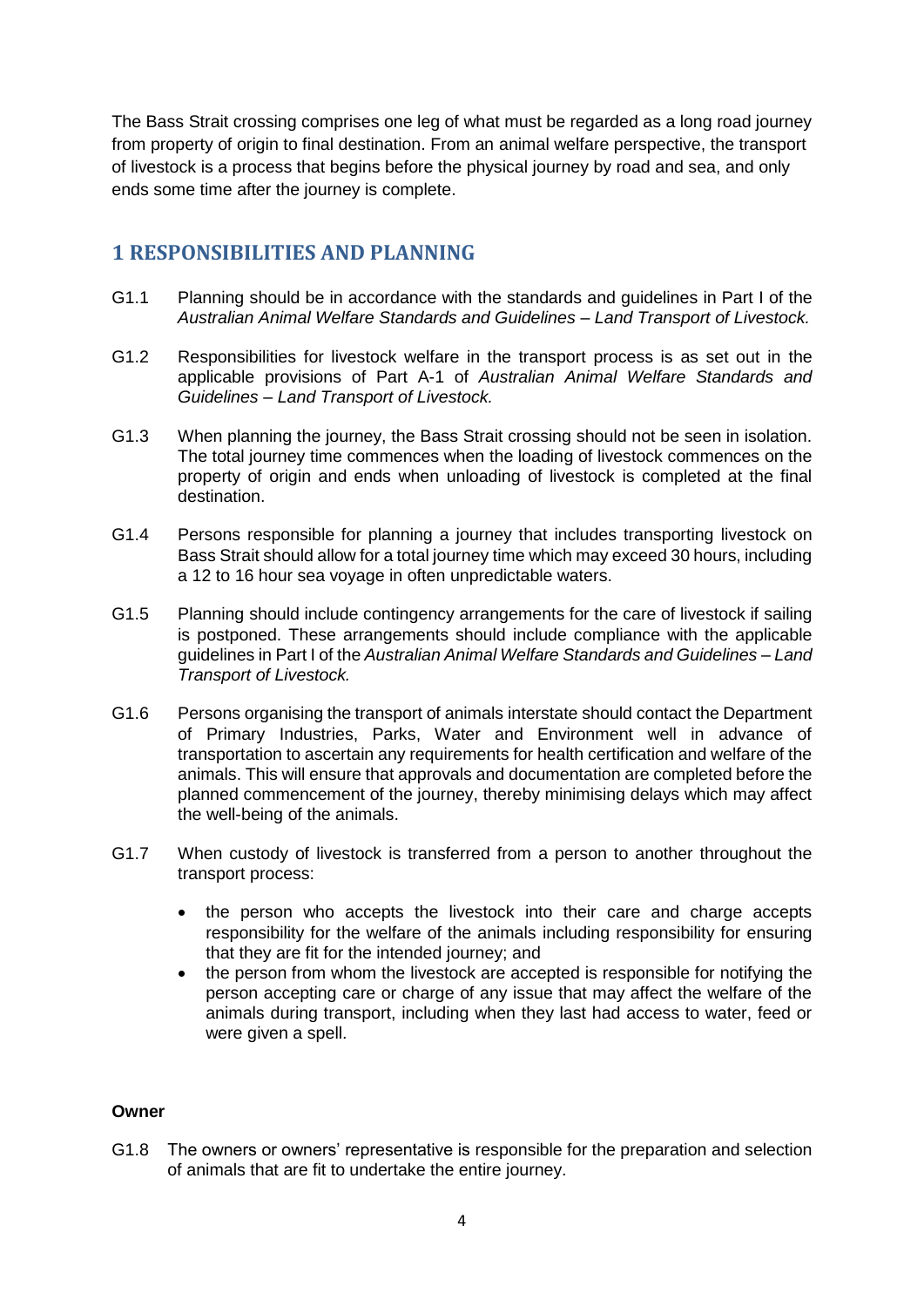#### **Consignor**

- G1.9 The consignor (who may be the owner, owner's representative, transport operator or transport driver) should provide a declaration to the shipping company that the livestock comply with the requirements of this guideline.
- G1.10 The consignor is responsible for the welfare of livestock rejected for shipping by the shipping company or the Master for any reason.

#### **Livestock transport drivers**

- G1.11 Livestock transport drivers should ensure that they minimise total journey time by:
	- delivering the livestock to the wharf at a time that does not unnecessarily extend the journey time; and
	- collecting livestock promptly at the destination port.
- G1.12 Livestock transport drivers are responsible for ensuring that the intended journey, including the sea leg, will not result in maximum times off water, journey times and requirements for rest periods being breached (refer to the *Australian Animal Welfare Standards and Guidelines – Land Transport of Livestock.*

#### **The shipping company**

- G1.13 By accepting animals at the wharf for shipping, the shipping company assumes custody, care and charge of the livestock and is responsible for their welfare from when they are:
	- accepted for shipping until they are loaded onto the ship.
	- unloaded at the wharf until they are collected for transport.
	- In the event of animal ill health or mortality during the passage or upon arrival at the destination port, the shipping company will be responsible for the proper treatment, removal or disposal of livestock. The road transport driver becomes responsible for dealing with all aspects of animal welfare as soon as a container or road vehicle has been unloaded from the ship.
- G1.14 The shipping company is responsible for the livestock while in their custody care and charge and this includes:
	- providing safe and secure holding facilities, where animals are transported in deck pens; and careful handling of livestock,
	- maintaining the ship in a condition that ensures the welfare of the animals,
	- maintaining documented arrangements with all port authorities in relation to managing emergencies,
	- ensuring that an Animal Welfare Manual, or documented Animal Welfare Procedures are carried on board each vessel covering all aspects of managing the welfare of the livestock, including a procedure for assessing the animal welfare risks before each voyage especially in relation to adverse weather forecast situations,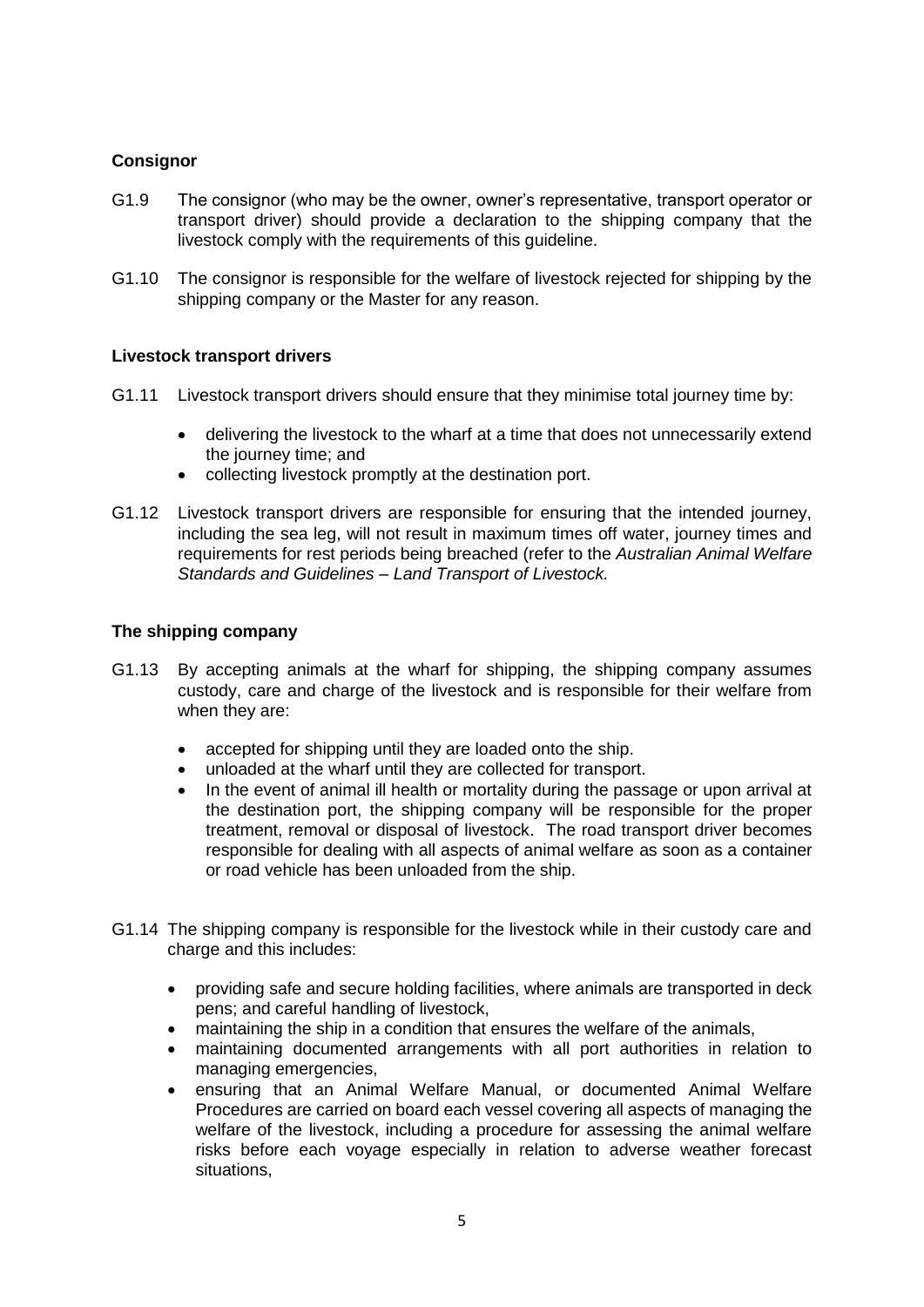- ensuring that staff accompanying the animals have adequate training and are competent to carry out all necessary procedures including euthanasia and managing animal welfare emergencies.
- G1.15 The shipping company should not accept stock for shipping unless they are in receipt of a completed Declaration as provided in Appendix III or equivalent.
- G1.16 The shipping company should minimise delays in loading and unloading by:
	- loading livestock on board vessels in such a way as to enable the animals to be discharged from the vessel as soon after its arrival as is practical; and
	- where necessary, prompting livestock transport drivers to collect livestock as soon after discharge as is practical.
- G1.17 The shipping company should ensure that all relevant personnel are aware of the provisions of this guideline.

#### **The Master**

- G1.18 The Master takes custody, care and charge of all animals on board ship and becomes responsible for their welfare. In the event of a different person assuming responsibility as the Master of the vessel at any time during the voyage, including loading and unloading of livestock, the Master at the port of departure is responsible and shall be held accountable for all functions and responsibilities accruing to the vessel Master until the point at which that Master transfers responsibility to another person by way of entry in the vessel Log. The Master at the port of arrival is responsible and shall be held accountable for each of the functions and responsibilities associated with animal welfare at the port of arrival.
- G1.19 The Master remains responsible for the 'fit to load' assessment, loading density and penning arrangements of animals in deck pens (Refer Appendix I) but may delegate these tasks to trained and competent third parties.
- G1.20 The Master is responsible for the safe and secure stowage of any road vehicles or portable equipment.
- G1.21 The decision whether or not to sail with any or all animals on board rests entirely with the Master.
- G1.22 The Master should ensure that all relevant personnel are aware of the provisions of this Guideline.
- G1.23 The Master must ensure that all deaths and downers during any voyage on Bass Strait are reported to DPIPWE (phone 1800 675 888) as soon as practical and within 6 hours. (Ref G5.13, G5.19)
- G1.24 The Master must document the decision process used to justify sailing with livestock on board when a weather forecast exceeds values specified in either the ship's Animal Welfare Manual or documented animal welfare procedures.
- G1.25 The Master must consider changing course, reducing speed, returning to port or seeking sheltered waters if these actions will reduce the risk of adverse animal welfare outcomes due to unexpected rough weather conditions during a voyage unless this threatens the safety of the ship, its crew or increases the risk of pollution.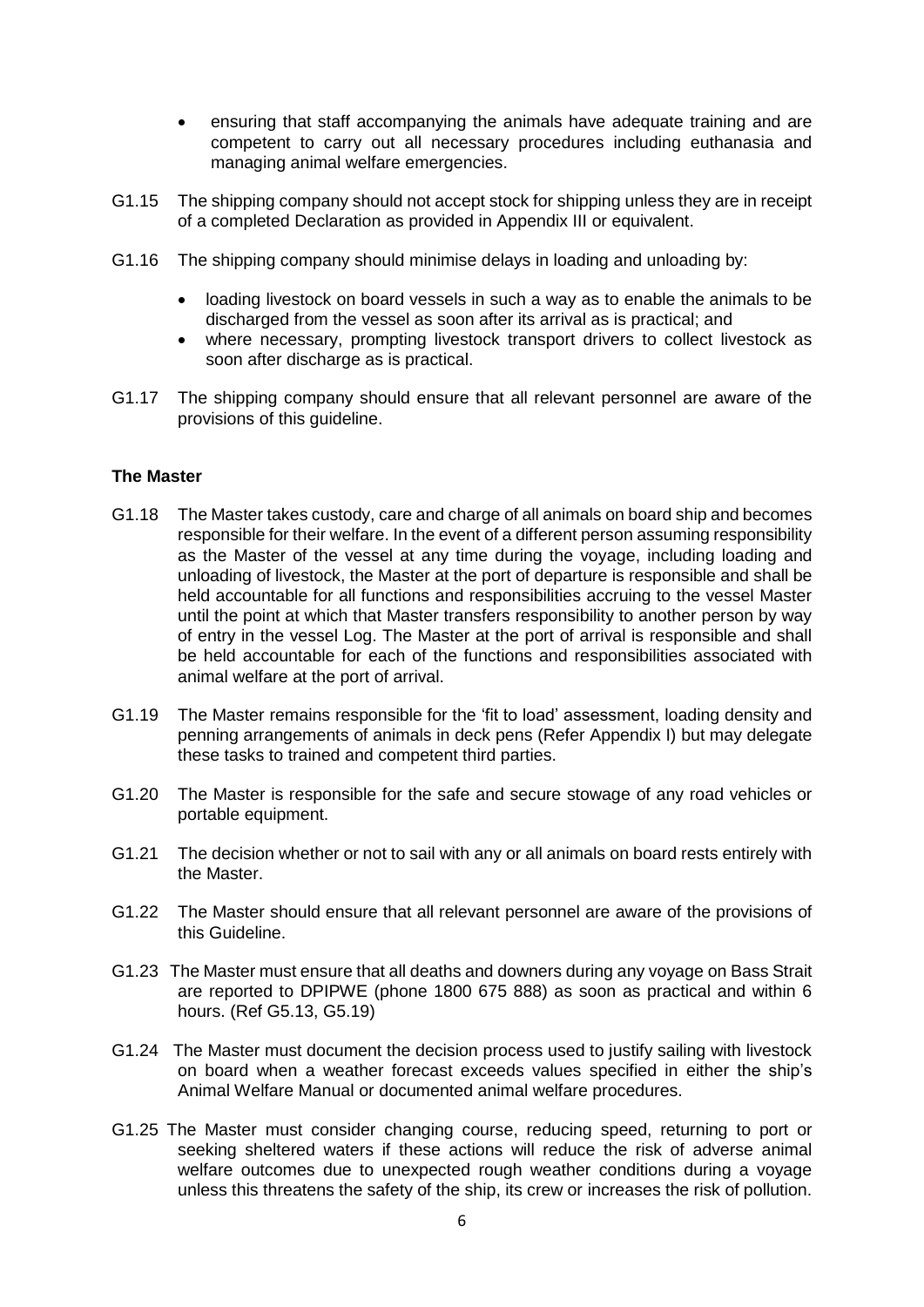# <span id="page-7-0"></span>**2. STOCK HANDLING COMPETENCY**

G2.1 Persons involved in any part of the livestock transport process should comply with the competency provisions in Part A - 2 of the *Australian Animal Welfare Standards and Guidelines – Land Transport of Livestock.* At least one trained and competent person should be carried on all voyages carrying livestock. An appropriately trained person, competent in handling the euthanasia equipment and euthanasing the species carried, must be on board each voyage carrying livestock.

## <span id="page-7-1"></span>**3. LIVESTOCK TRANSPORT VESSELS AND FACILITIES FOR LIVESTOCK**

- G3.1 Livestock pens and facilities for holding, loading and unloading livestock should comply with the provisions of Part A - 3 of the *Australian Animal Welfare Standards and Guidelines – Land Transport of Livestock* except where such compliance would be inconsistent with existing legislation (including Marine Order 43).
- G3.2 Permanently installed ramps should have a slope of not more than 1 in 3 (about 20 degrees). Portable or adjustable ramps should have a slope of not more than 1 in 2 (about 27 degrees) and they should be equipped with anchoring devices. The ramp should be level with the deck where it meets the vessel.
- G3.3 A walkway on the outside of the ramp should be provided for use by an attendant to facilitate stock movement.

## <span id="page-7-2"></span>**4. PRE-TRANSPORT SELECTION OF LIVESTOCK**

- G4.1 To ensure that the animals are fit for the intended journey, the pre-transport selection of livestock before the commencement of the journey and at each loading should comply with the following provisions of the *Australian Animal Welfare Standards and Guidelines – Land Transport of Livestock:*
	- The general standards and guidelines in Part  $A 4$
	- The relevant species standards and quidelines in Part B
- G4.2 Special attention should be paid to the provisions relating to:
	- Livestock in the third trimester of pregnancy
	- Livestock that have recently given birth
	- Livestock with young at foot
	- Immature livestock

Weak livestock – dairy cattle of Body Condition Score 3/8 or less, beef cattle of BCS 1.5/5 or less and sheep of BCS 1.5/5 or less should not be loaded unless approved by a veterinarian in writing (Ref: Dairy Australia "Cow Body Condition Scoring handbook", Meat and Livestock Australia: "A national guide to describing and managing beef cattle in low body condition", Lifetime Wool: "Condition scoring of sheep")

- G4.3 Cattle and sheep should be withdrawn from green feed for at least 12 hours prior to being loaded onto the road transport vehicle,
- G4.4 Water can also be withheld but note that water curfews must be managed in the context of the total time off water standards in Part B of the *Australian Animal*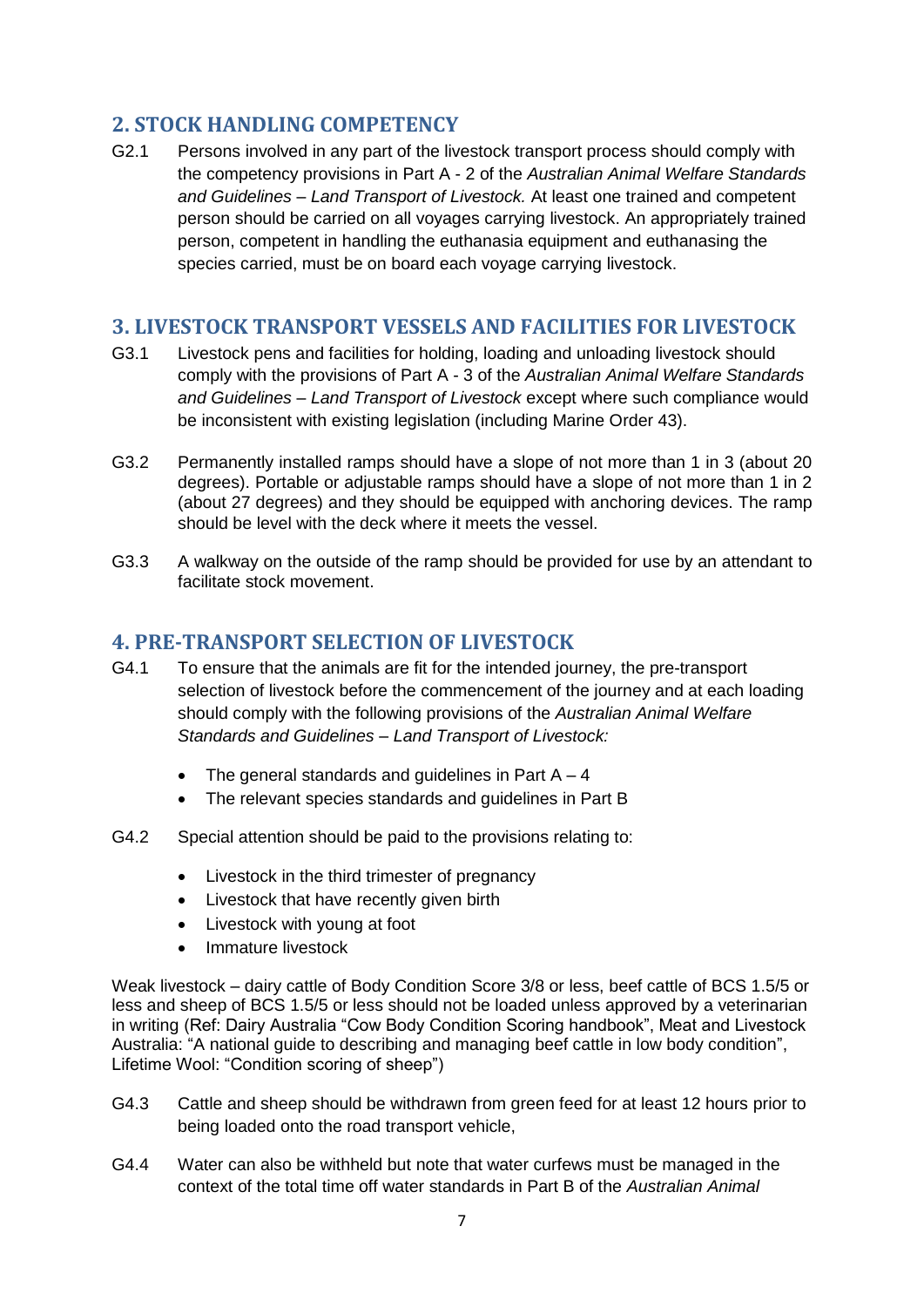*Welfare Standards and Guidelines – Land Transport of Livestock,* which are regulated under the *Animal Welfare (Land Transport of Livestock) Regulations 2013.*

- G4.5 Adult sheep and cattle should be fed good quality hay during the curfew period to help firm their faeces, maintain rumen function and sustain them for the journey.
- G4.6 Arrangements should be made by the consignor for the handling and care of animals rejected as unsuitable for embarkation. Such arrangements may include returning to the property of origin, unloading at a suitable site, seeking veterinary attention or humane destruction.

## <span id="page-8-0"></span>**5 LOADING, TRANSPORTING AND UNLOADING LIVESTOCK**

- G5.1 Livestock should be handled, loaded, transported and unloaded in accordance with the following provisions of the *Australian Animal Welfare Standards and Guidelines – Land Transport of Livestock*:
	- The general standards and guidelines in Part  $A 5$
	- The relevant species standards and guidelines in Part B
- G5.2 Water, food and rest provision should be in accordance with the relevant species standards and guidelines provided in Part B of the *Australian Animal Welfare Standards and Guidelines – Land Transport of Livestock.*
- G5.3 The total journey time commences when the livestock are first loaded onto the road transport vehicle and ends when the livestock are unloaded from the road transport vehicle at the final destination. This includes time taken in road transport to the port, loading of the vessel, shipping, unloading and transport to the destination. Total journey time does not include pre-transport clean out time.
- G5.4 If livestock are shipped to or from King Island via an intermediate port (Devonport or Melbourne depending on shipping schedules), without unloading, the following conditions should be met:
	- The animals are male cattle or sheep.
	- The animals are in good body condition and must be prepared for the longer trip. They must be given sufficient green feed curfew, must be accustomed to hay and, where applicable, must be socialised.
	- The journey starts within three hours of the port of origin (Devonport, Grassy or Melbourne).
	- Loading densities should be such that all animals have space to sit and rest, to move freely and to be able to avoid physical contact. In the case of stud bulls, this would restrict numbers to no more than 2 adult or 3 yearling animals per 3m (7.2 m2) pen.
	- All animals should have unlimited access to hay and water in transit.
	- The livestock and equipment are to be inspected by a DPIPWE Veterinary Officer on arrival at Devonport or by a DEDJTR Veterinarian in Melbourne, for suitability for on-shipment. Sufficient notice must be given to ensure the availability of a Veterinary Officer/Veterinarian, there may be a fee for inspection services.
	- The consignor is responsible for the welfare of the animals should sailing be delayed, should the animals be deemed unsuitable for on-shipment, or should the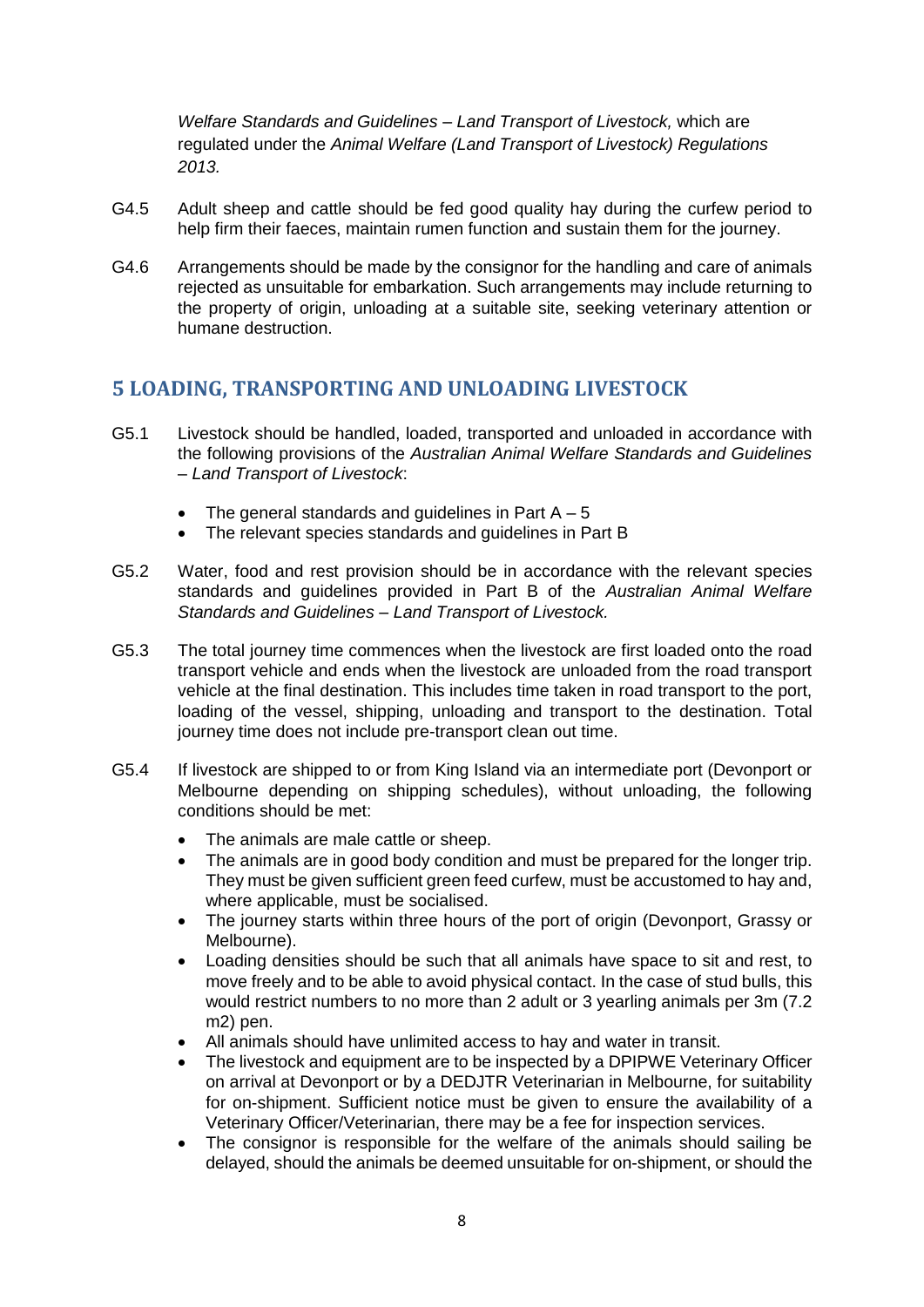vessel be unable to dock at King Island. The consignor should plan for all of these contingencies.

#### **Loading and unloading**

- G5.5 Loading plans should allow the placing of livestock so that they can be off loaded as soon as possible after docking unless this compromises other animal welfare aspects such as exposure to seas and weather or poor ventilation.
- G5.6 Animals must be suitably protected from distressful exposure to adverse weather such as rain, wind and sea-spray.
- G5.7 Loading plans should allow for adequate ventilation.
- G5.8 Different classes of stock (e.g. calves and adult cattle or bulls and cows) and different species (e.g. pigs and sheep) should not be transported together in the same pen.
- G5.9 If livestock are loaded at night, artificial lighting to illuminate the loading should be provided.
- G5.10 Animals of different species and ages require different amounts of floor space. Space allowances should be in accordance with the relevant species guidelines in Part B of the *Australian Animal Welfare Standards and Guidelines – Land Transport of Livestock.*
- G5.11 Animals should be unloaded as soon as possible after arrival at the destination. Injuries to stock will be reduced if they are given the opportunity to walk quietly off the vessel or vehicle.
- G5.12 All stock should be given access to water as soon as possible after they are unloaded.
- G5.13 At the destination port there must be arrangements and nearby facilities for the humane unloading, nursing or euthanasia of animals which are downers or unable to walk off because of injury or exhaustion. In the case of animals transported in deck pens the shipping company must make these arrangements and in the case of animals transported in containers or on road vehicles the road transporter is responsible for making the arrangements. Shipping Companies may need to enter into formal arrangements with Port Authorities on a number of matters relating to management of any animal welfare incident that could arise.
- G5.14 All livestock must be inspected on arrival at port and assessed for fitness to proceed on the road journey. Downers must not be subjected to onward transportation unless authorised by a veterinarian in writing.

#### **In transit inspections**

- G5.15 Livestock in deck pens must be carried such that they can be inspected and assistance rendered where necessary. Livestock in containers or road vehicles should be assessed as effectively as possible during the voyage. Any adverse events or observations must be recorded..
- G5.16 During rough weather the level of inspection will be dictated by safety requirements for personnel. It should be noted that livestock are more likely to go down during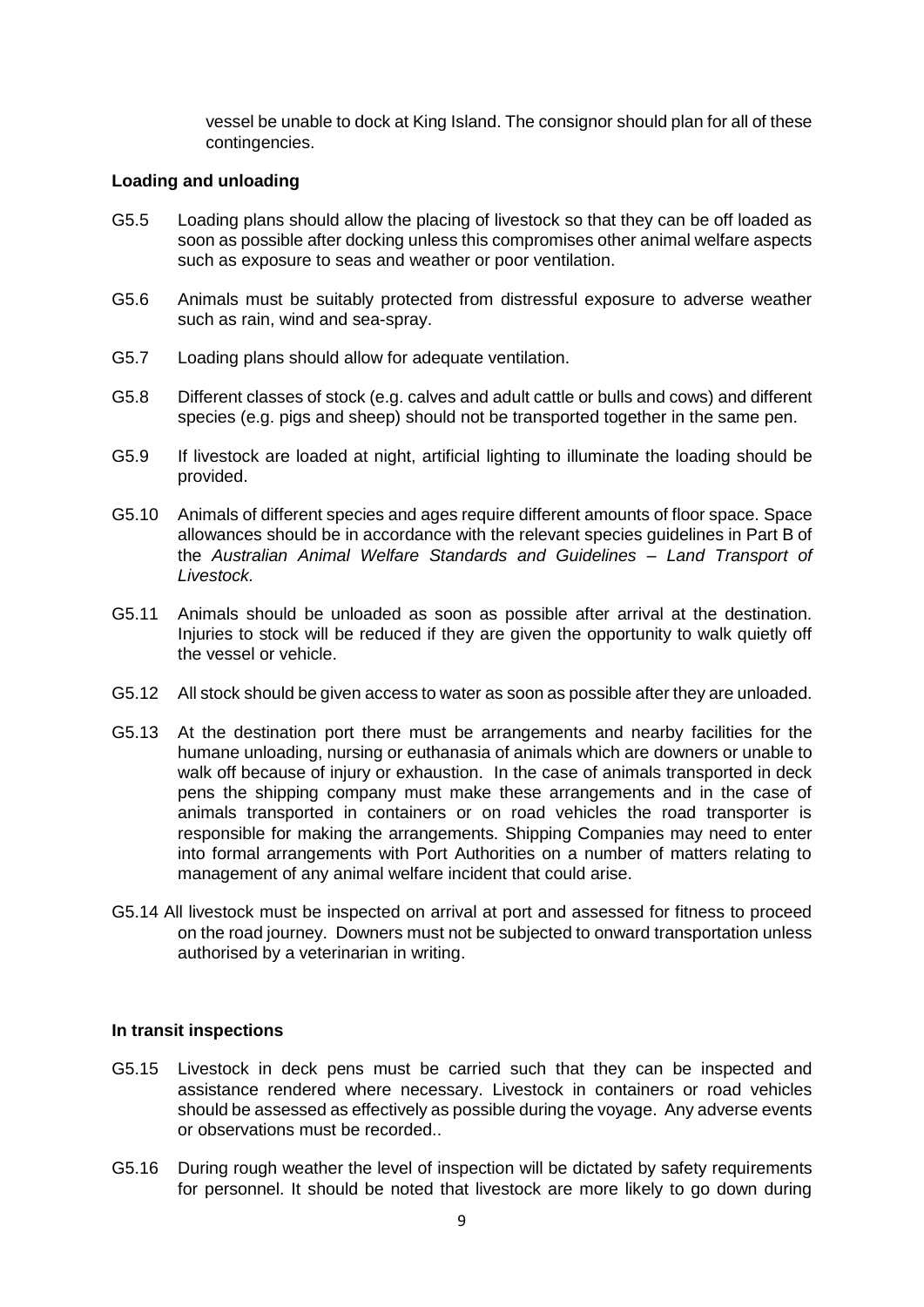rough weather. When inspection has not been possible, livestock should be inspected and assisted if necessary as soon as conditions allow.

- G5.17 A suitable source of lighting should be available to carry out inspections at night.
- G5.18 Any animal found to be down, injured, distressed or with a limb protruding should be given immediate assistance. Every effort should be made to get cast animals to their feet and to relieve stocking density in pens where an animal is down. If necessary and safe to do so, such animals should be humanely destroyed without delay during the voyage in accordance with the standards and guidelines for humane destruction provided in the *Australian Animal Welfare Standards and Guidelines – Land Transport of Livestock*.
- G5.19 If on-board assistance has been unsuccessful, veterinary assistance with down, injured and distressed animals should be arranged as soon as practical, preferably before the vessel docks, so that veterinary assistance can be provided without delay. Such assistance can be sought from veterinary practitioners or Veterinary Officers or Stock Inspectors of the Department of Economic Development, Jobs, Transport and Resources in Victoria (136186 during business hours or 1800 675 888 A/H) or the Department of Primary Industries, Parks, Water and Environment in Tasmania (1800 675 888 all hours) who may need to take control of the situation using their powers under animal welfare legislation. The destination harbour master may also need to be informed.

#### **Loading density**

It should be noted that overloading or overcrowding livestock is an offence under section 8 of the *Animal Welfare Act*.

- G5.20 Loading density (space allowance) of livestock should be in accordance with the following provisions of the *Australian Animal Welfare Standards and Guidelines – Land Transport of Livestock*:
	- The general standards and guidelines in Part  $A 5$
	- The relevant species standards and guidelines in Part B
- G5.21 Single animals or small groups of animals should be transported in stalls to give support during travel. However they must have sufficient space, and should be secured in a manner to allow them to lie down and readily gain their feet.
- G5.22 The space allowance (loading density) for animals in pens should restrict movement to minimise injury but at the same time allow cast animals to rise with assistance.

A guide to space allowances for cattle, sheep, pigs and horses based on the *Australian Animal Welfare Standards and Guidelines – Land Transport of Livestock* is provided in Appendix I.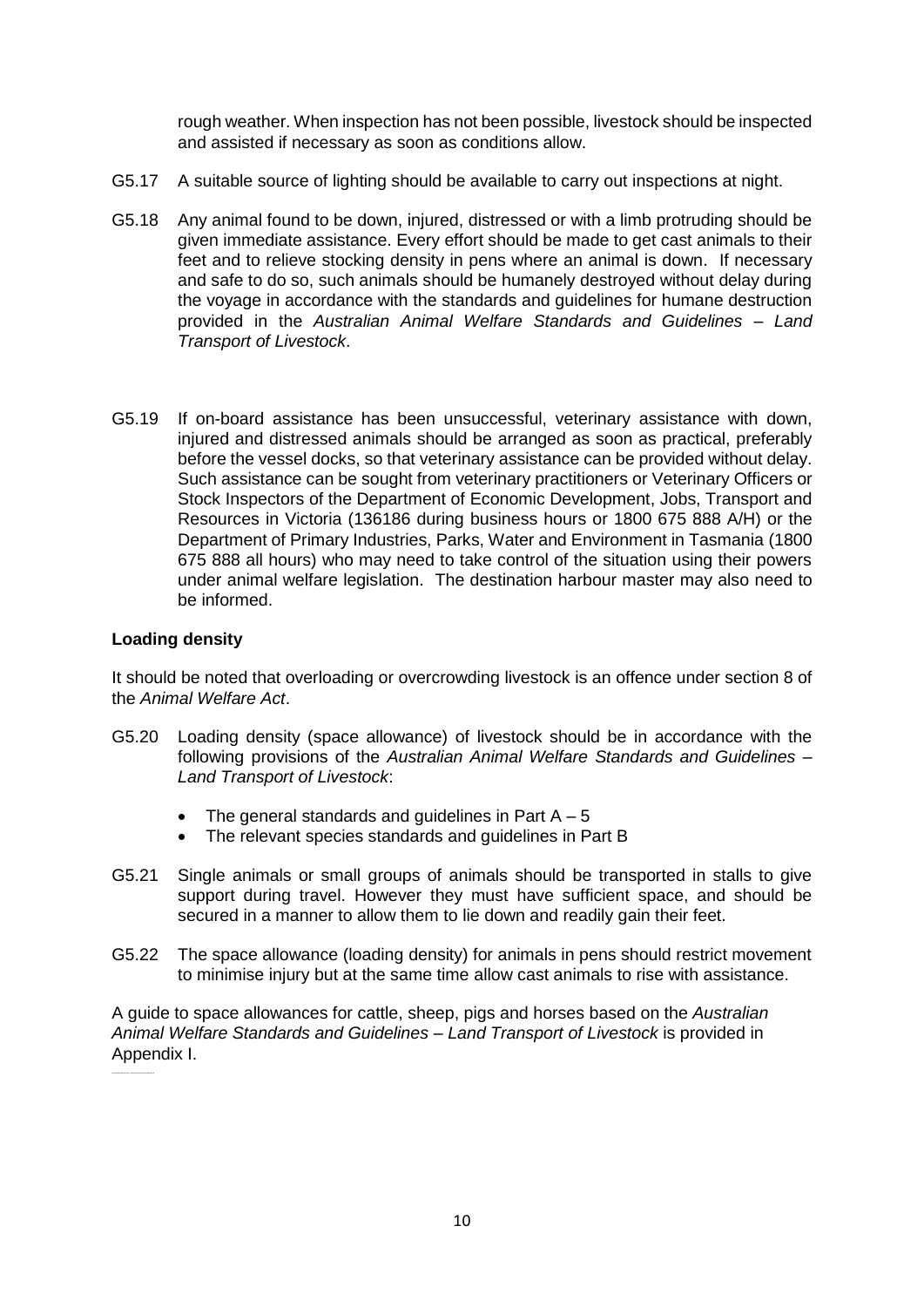# <span id="page-11-0"></span>**6 HUMANE DESTRUCTION**

- G6.1 Where it is necessary to destroy livestock, it should be done in accordance with the following provisions of the *Australian Animal Welfare Standards and Guidelines – Land Transport of Livestock*:
	- $\bullet$  The general standards and guidelines in Part A 6.
	- The relevant species standards and guidelines in Part B.

G6.2 An appropriately trained person, competent in handling the euthanasia equipment and euthanasing the species carried, must be on board each voyage carrying livestock.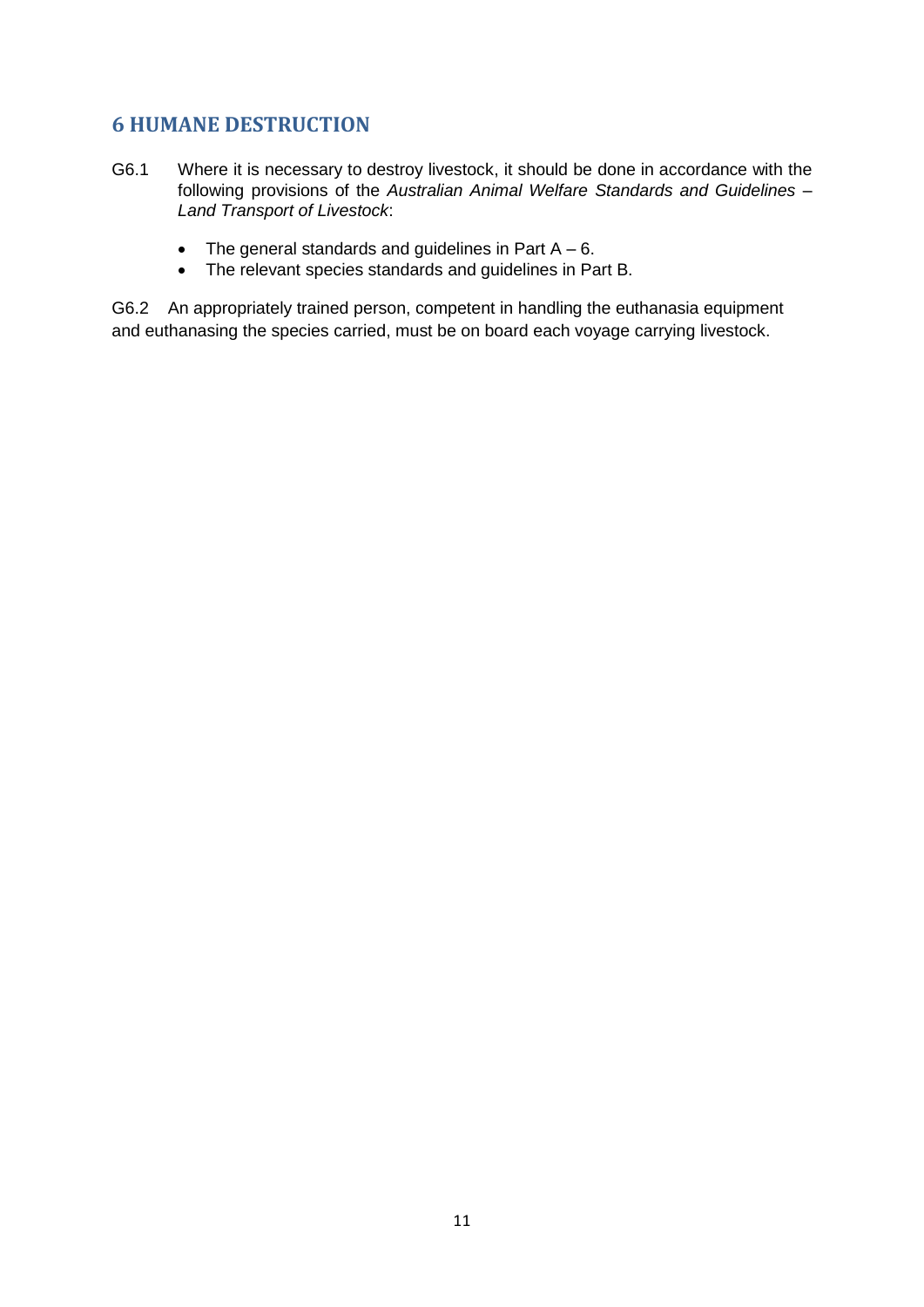# <span id="page-12-0"></span>**APPENDIX I**

## <span id="page-12-1"></span>**GUIDELINES FOR SPACE ALLOWANCES**

The space allowances for cattle, sheep and pigs are based on the preferred loading rates for these species, as set out in the *Australian Animal Welfare Standards and Guidelines – Land Transport of Livestock*. Refer to Appendix 2 for special requirements for each species.

#### <span id="page-12-2"></span>**1. Cattle**

The space allowances provided in Table 1 are for cattle without horns. The shipping of horned cattle is not recommended. Where this is unavoidable, the loading density of cattle with horns, tipped or otherwise, should be decreased by 5% (one animal in 20). The animals must have adequate headroom.

| Average         | Space               |
|-----------------|---------------------|
| Liveweight (kg) | Allowance           |
|                 | $(m^2/\text{head})$ |
| 100             | 0.31                |
| 150             | 0.42                |
| 200             | 0.53                |
| 250             | 0.77                |
| 300             | 0.86                |
| 350             | 0.98                |
| 400             | 1.05                |
| 450             | 1.13                |
| 500             | 1.23                |
| 550             | 1.34                |
| 600             | 1.47                |
| 650             | 1.63                |
| 700             | 1.79                |
| 750             | 1.95                |
|                 |                     |

#### *Table 1. Space allowance for cattle*

\*\*Consignments of cattle are rarely uniform in weight. When determining numbers of animals per pen, the transport driver should exercise judgement, loading fewer of the heavier animals per pen. A difference of one animal per pen is obviously more critical at heavier weights. For example, at 300 kg, each animal in a pen of 9 has 11% less space than each animal in a pen of 8, whereas at 650 kg, each animal in a pen of 5 has 20% less space than each animal in a pen of 4. This is why 'squeezing on the last big bullock to avoid leaving him behind' is not a good idea – the effect cannot be spread out over a deck, but must be confined to a 3m pen.

## <span id="page-12-3"></span>**2. Sheep**

Calculations of sheep numbers per pen provided in Table 2 have been based on animals with 25 mm of wool. When transporting sheep with more than 25 mm of wool, it is suggested that numbers per pen be reduced by 1 sheep per 7 square metres for every extra 25 mm of wool. Ewes with lambs at foot should be allowed extra space. The animals must have adequate headroom.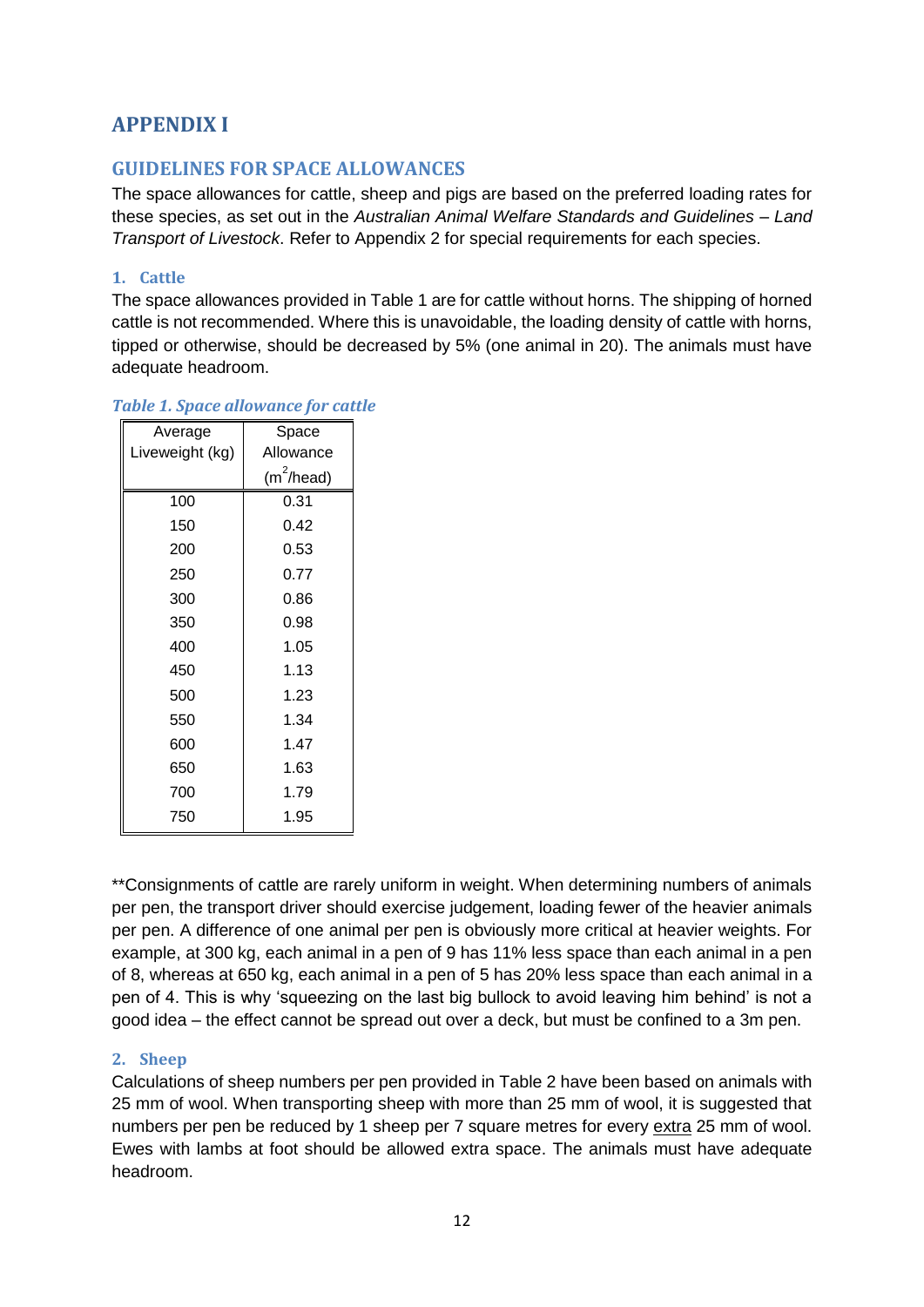#### *Table 2. Space allowance for sheep*

| Average         | Space Allowance        |
|-----------------|------------------------|
| Liveweight (kg) | (m <sup>2</sup> /head) |
|                 |                        |
| 20              | 0.17                   |
| 30              | 0.19                   |
| 40              | 0.22                   |
| 50              | 0.27                   |
| 60              | 0.29                   |

## <span id="page-13-0"></span>**3. Pigs**

Pigs should be loaded in accordance with the space allowances in Table 3 when the temperature is below 25°C. Pigs need about 10% more floor area when the temperature is over 25 °C. Pigs should not be transported for shipping when the temperature is likely to exceed 38 $^{\circ}$ C, due to the very high day time temperature reached at wharf areas during such weather.

#### *Table 3. Space allowance for pigs (in temperatures up to 250C)*

| Average<br>Liveweight (kg) | Minimum space allowance<br>$(m^2/\text{head})$ |
|----------------------------|------------------------------------------------|
| 50                         | 0.22                                           |
| 75                         | 0.29                                           |
| 100                        | 0.35                                           |
| 125                        | 0.42                                           |
| 150                        | 0.48                                           |
| 175                        | 0.55                                           |
| 200                        | 0.61                                           |

#### <span id="page-13-1"></span>**4. Horses**

Horses must be transported individually and comply with all other requirement under Marine Order 43.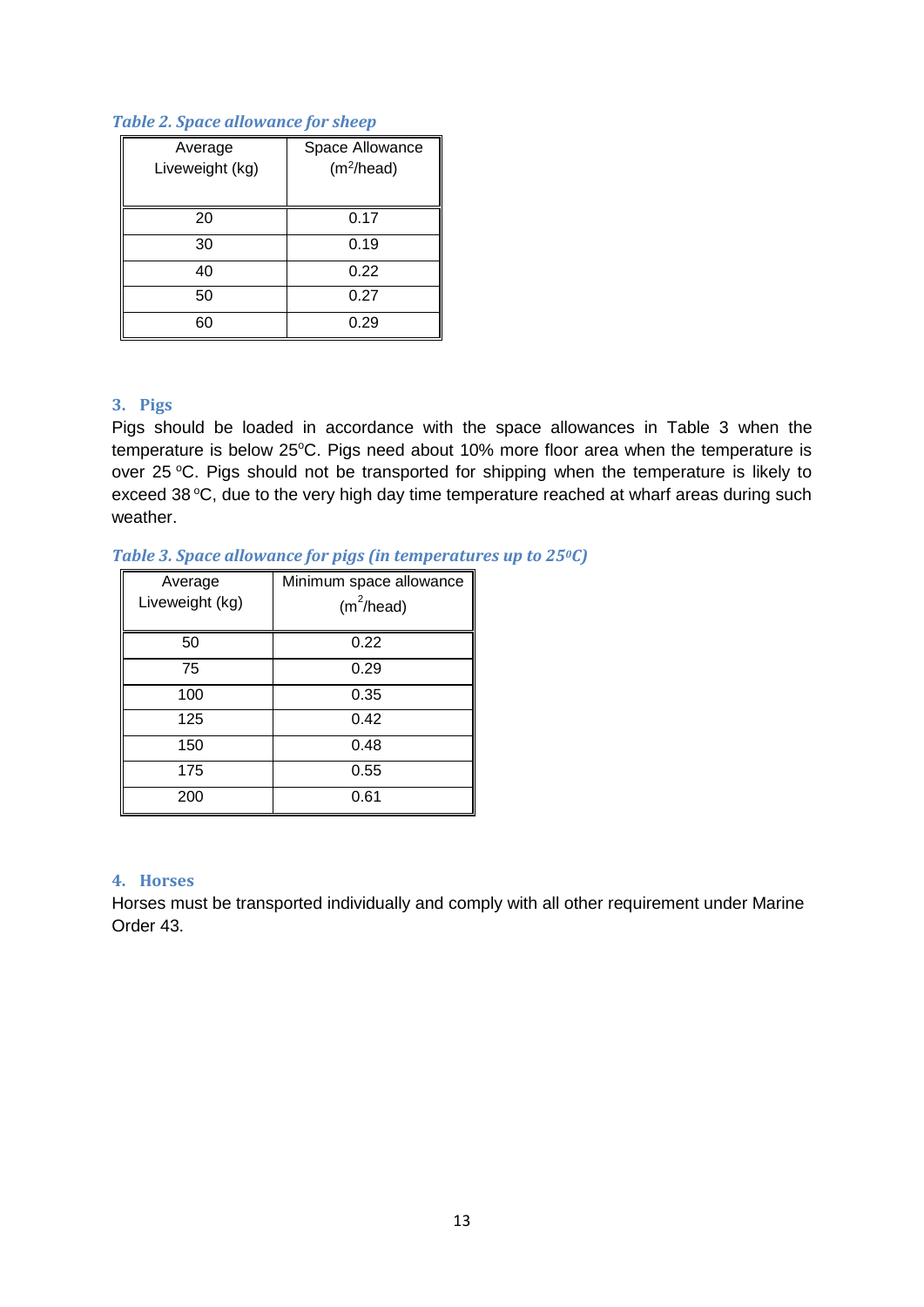# **APPENDIX II**

## <span id="page-14-0"></span>**SPECIAL REQUIREMENTS OF STOCK**

The relevant species standards and guidelines for the transport of livestock provided in Part B of the *Australian Animal Welfare Standards and Guidelines – Land Transport of Livestock*  should be complied with.

This Appendix contains recommendations on the special welfare requirements of horses, cattle, sheep, pigs, goats and deer relevant to the shipping of livestock in deck pens and supplements the relevant provisions of the *Australian Animal Welfare Standards and Guidelines – Land Transport of Livestock* and the general guidelines provided elsewhere in this document.

#### <span id="page-14-1"></span>**1. Cattle**

- The following classes should be penned separately:
	- o young calves
	- o a single cow with a suckling calf
	- o horned cattle
	- o adult bulls
	- o cattle greatly different in size
	- o females in advanced stages of pregnancy
- Lactating dairy cows in full production and without calves at foot should be milked at intervals not exceeding 24 hours.
- When bulls are haltered and tied within a pen, the shank should not be fitted through a nose ring.
- The shipping of horned cattle across Bass Strait is strongly discouraged. Horned cattle should be "tipped" to reduce the risk of injury during transport. Horned cattle require more space than cattle without horns: *See Appendix I.*
- Calves accompanied by their mothers must be at least 30 days of age.

#### <span id="page-14-2"></span>**2. Horses**

- Each horse should be transported in a separate stall.
- Horses, except young or unhandled animals, should wear head stalls which are fitted so as not to endanger the animal. The lead of the head stall should be secured to the stall using a quick release knot.
- Foals less than four weeks old should not be transported.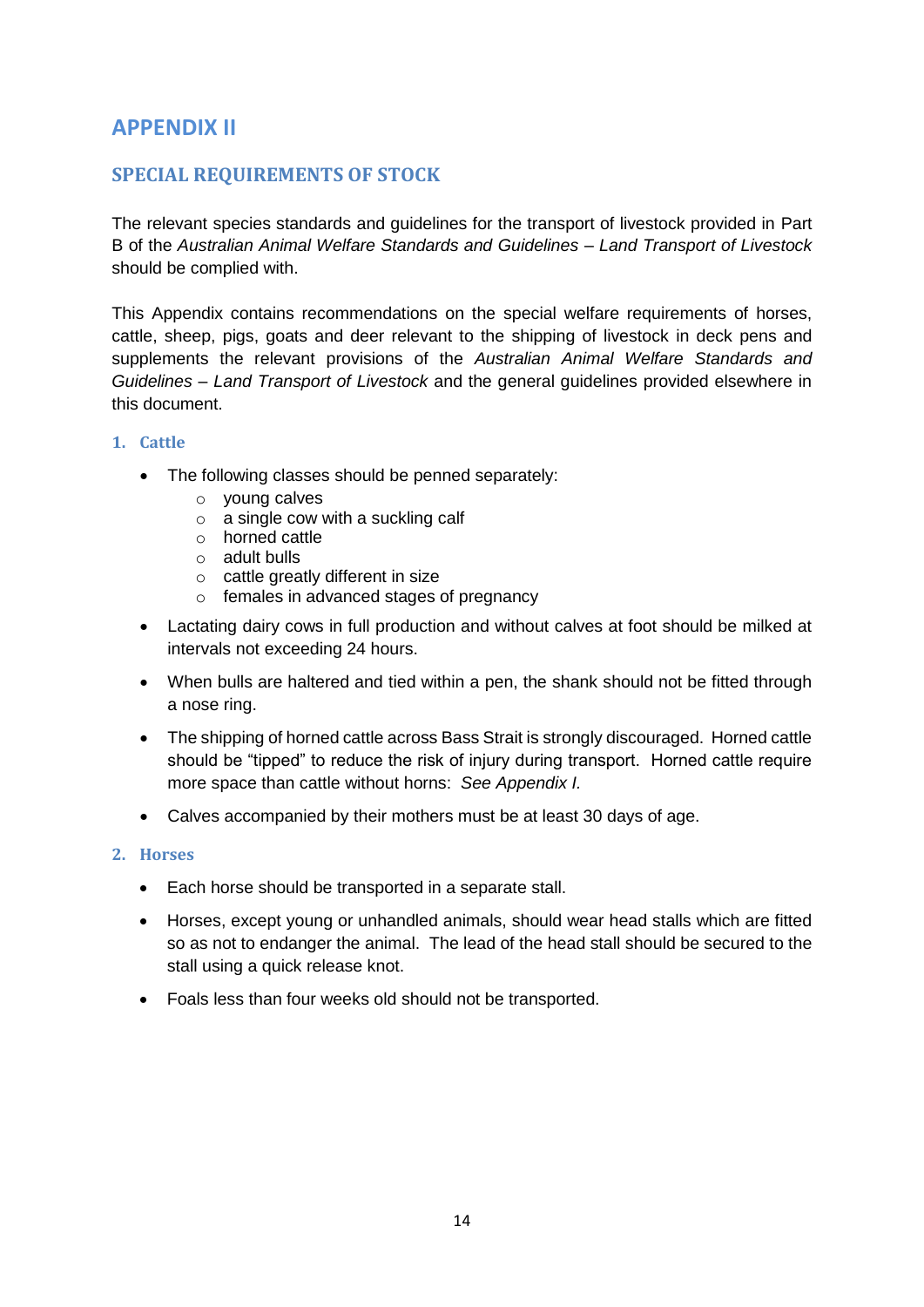#### <span id="page-15-0"></span>**3. Goats**

- The following classes should be penned separately:
	- $\circ$  goats which differ greatly in size
	- o lactating goats with kids
	- o goats in advanced stages of pregnancy
	- o bucks
- Goats should not be transported on Bass Strait within 14 days after shearing.

#### <span id="page-15-1"></span>**4. Pigs**

- It is recommended that the following classes be transported or penned separately:
	- o young piglets
	- o sows with piglets
	- o adult boars
	- $\circ$  unfamiliar group of pigs (where possible)
	- o sows in advanced pregnancy
- Pigs are susceptible to extremes of heat and cold. They should be protected from direct sunlight.
- In cold weather straw or other dry bedding is desirable, and pigs should be protected from wind and rain.
- Although the temperature during the Bass Strait crossing is unlikely to exceed  $38^{\circ}$ C, pigs may be exposed to high temperatures during road transport or loading/unloading operations. Pigs should not be transported when the shade temperature anywhere along the route is expected to exceed 38°C.
- Boars with protruding tusks should not be shipped.

#### <span id="page-15-2"></span>**5. Sheep**

- The following classes should be penned separately:
	- $\circ$  sheep which differ greatly in size
	- o ewes and sucker lambs
	- o ewes in advanced stages of pregnancy
	- o rams
- <span id="page-15-3"></span>Sheep should not be transported on Bass Strait within 14 days after shearing.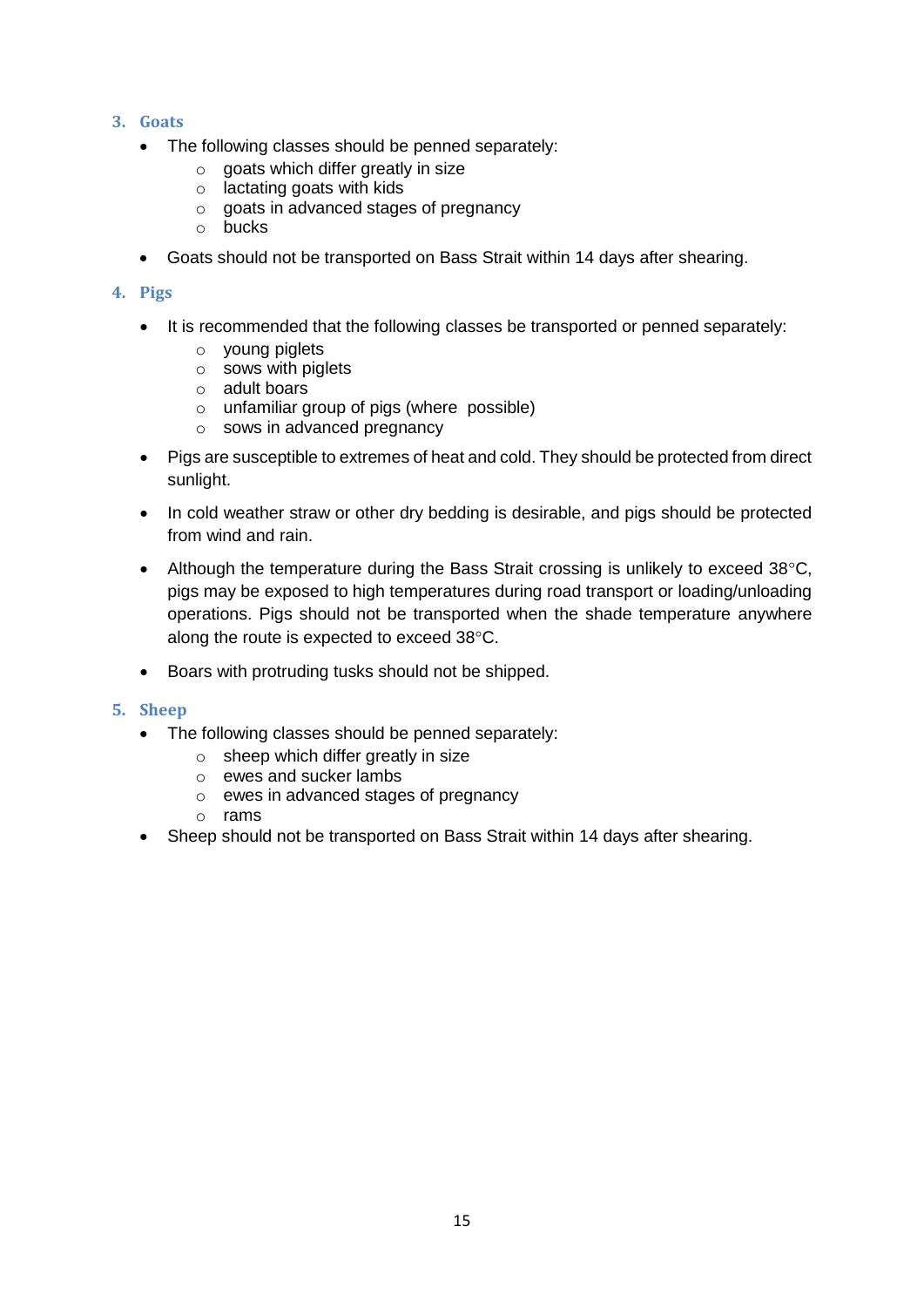# <span id="page-16-0"></span>**APPENDIX III**

# **ANIMAL WELFARE DECLARATION TO ACCOMPANY LIVESTOCK SHIPPED ON BASS STRAIT, INCULDING WITHIN TASMANIA V5 November <sup>2016</sup>**

The Declaration can be found on the next page.

# **THIS PAGE HAS BEEN LEFT BLANK INTENTIONALLY**